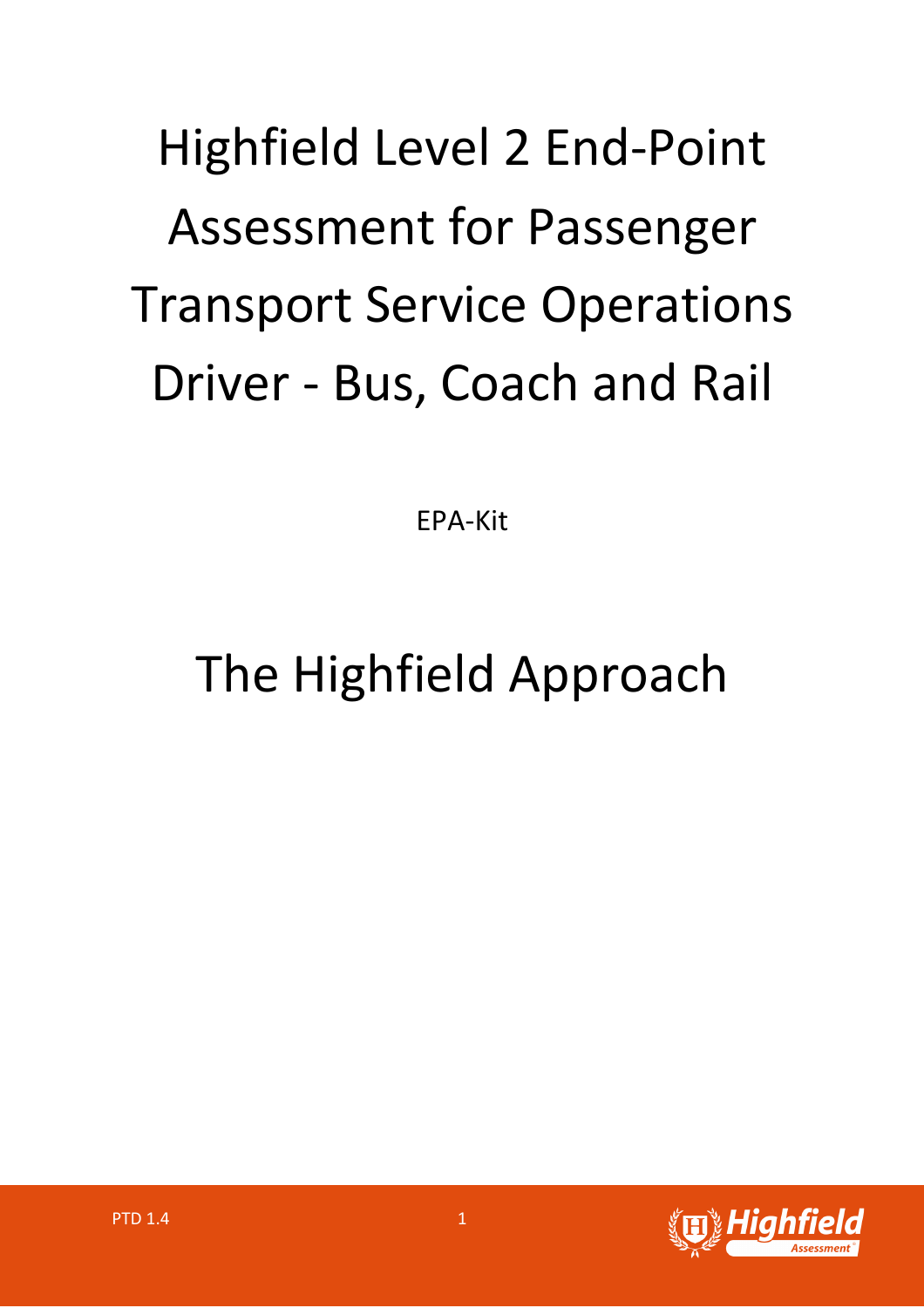## **The Highfield Approach**

This section describes the approach Highfield has adopted in the development of this endpoint assessment in terms of its interpretation of the requirements of the end-point assessment plan and other relevant documents.

### **Documents used in developing this end-point assessment**

Standard (2016, ST0338/01)

https://www.instituteforapprenticeships.org/apprenticeship-standards/passengertransport-driver-bus-coach-and-rail/

End-point assessment plan (2017)

https://www.instituteforapprenticeships.org/media/1233/passenger\_transport\_driver\_bus-coach and rail.pdf

### **Specific considerations**

The assessment plan states that all apprentices must hold a valid UK driving licence (at least Cat B), however this requirement is only applicable to apprentices taking the bus or coach pathways. There is no licence requirement for an apprentice on the rail pathway.

Within the assessment plan two requirements are listed as being assessed by both the observation and the professional review. These are requirements K3 and S1. To avoid over assessment, Highfield has allocated S1 to the observation and K3 to the professional review.

Should an apprentice's role not include certain elements of an assessment criterion, the assessor will adapt the assessment as necessary, through simulation or questioning during the professional review.

Within the assessment plan, it states that if some criteria are not explicitly evident during the observation then the end-point assessor will ask questions regarding them during the professional review.

Where it would be unsafe, impractical or not possible to carry out the whole, or part, of the observation in a real-life setting, the use of simulation is permitted. This should be discussed with your end-point assessor prior to entering gateway.